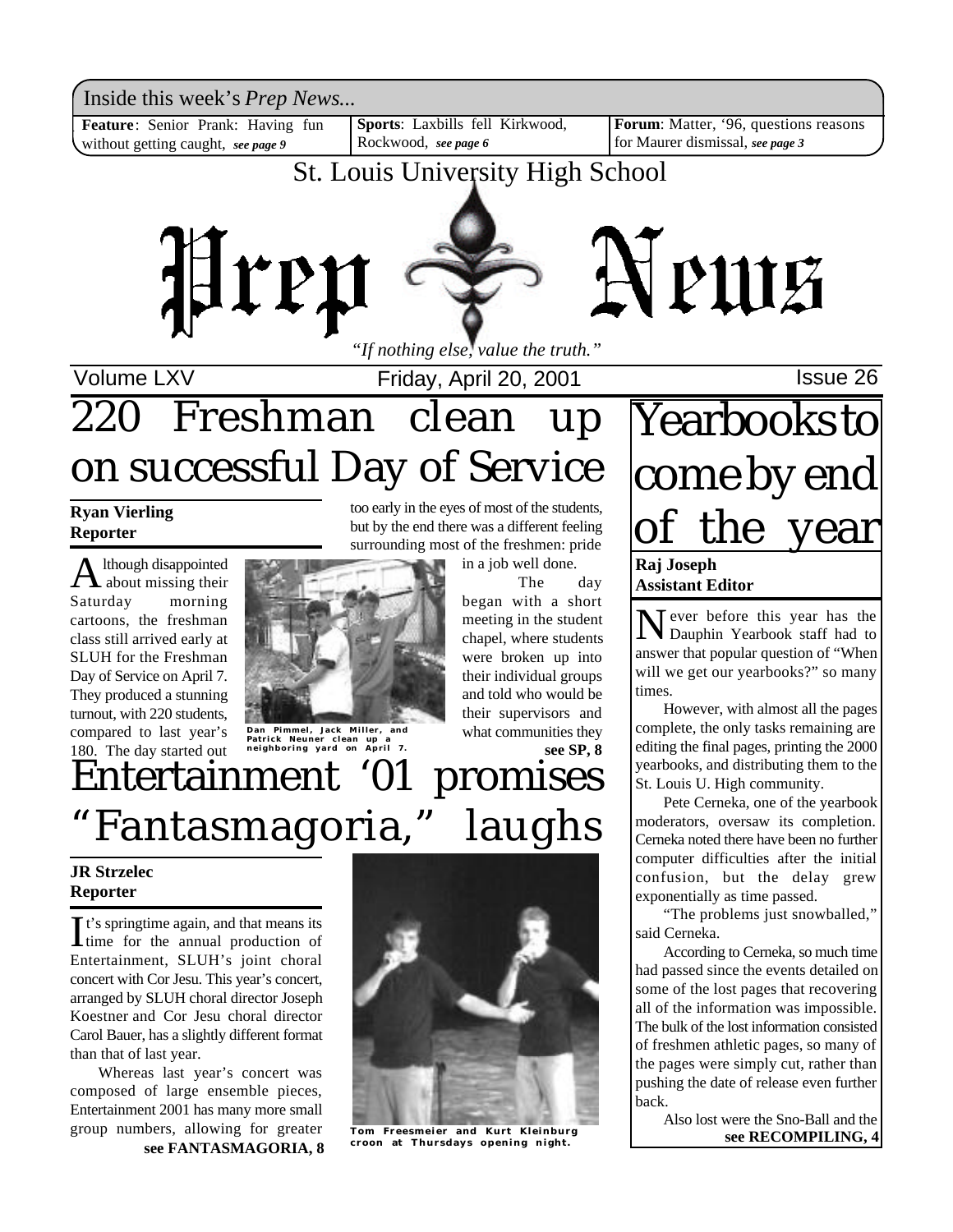# **2** April 20, 2001 Protest of Iraq Sanctions hits Oakland

Thenationallytouring"RememberOmranBusTour"stopsacrossfromSLUH

#### **Chip Duebner and Tim Elfrink Reporter and Editor in Chief**

 $\sum$  *T* hen the aquamarine bus plastered with black and white photos pulled up across Oakland from SLUH last Wednesday, a few students in classrooms on the North side of the school glanced curiously out the window. After the occupants of the vehicle got out with a giant black and white banner reading "600,000 children killed in Iraq by U.S./ U.N. Sanctions" and began shouting through an electric megaphone, almost everyone in the classes clustered around the windows, trying to discern the source of the ruckus.

That source was a local group called Voices in Wilderness, which, in collaboration with the national group Forum for a Just Peace, was touring various sites in St. Louis from 10 a.m. until 2 p.m. in a program called "Stations of the Sanctions in Iraq," which aimed to raise awareness of the effects of the U.S. sanctions on Iraq.

"More than ever before, there is no international support for these sanctions," said protester Teka Childress. "Colin Powell has pledged to continue the policy, so we're just trying to make people aware of what it means."

The bus is part of the "Remembering Omran Bus Tour," a national touring event named for a 13-year old Iraqi boy killed

by a U.S. bomb attack. The bus, touring St. Louis for the day, stopped at the Communications Division of St. Louis, located north of SLUH, because the site used to be a bomb shelter.

Each of the bus's stops was orchestrated to

illustrate one of the negative effects of the U.S. santions; the Communications stop represented the continual bombing of Iraq by U.S. forces. Other stops included Cardinal Glennon Children's Hospital, representing the poor medical care in Iraq due to medical sanctions, and the St. Louis Art Museum to discuss the effects of the sanctions on art supplies.

"The U.S. policy is that if they can make people suffer enough, we can depose a leader we don't like," said protester Bud



The U.S. sanctions in Iraq began over ten years ago, a statement to the tyranical leader Saddam Hussein. According to U.N. reports, over 5,000 children die monthly due to the sanctions which cause food and medical shortages and another 300 civillians have been killed in the past year

**The nationally touring "Remember Omran"** bus, parked on

Ine Kemembering<br>Buran Bus Tour

by U.S. bombing attacks.

Many of the protestors were from various local orginizations or charities, though a few were just students or interested onlookers who hopped on the bus after seeing the protest. All were eager to speak on the subject of the sanctions, one they feel the public has ignored.

"These sanctions are inhumane, against international law, and just wrong," said Deraps. "We hope we can help in any way we can to finally end them."

## Quiz Bowlers buzz through districts, head to State

### **Joey Neilsen Reporter**

On Saturday, April 7, SLUH and five<br>
other high schools, competing with other high schools, competing with volleyball and basketball players to see who could be the loudest in the athletic wing of Lafayette High School, battled wits and tried to advance to the state Quiz Bowl competition. SLUH's district competitors included CBC, Chaminade, Rosati-Kain, and Lafayette.

The competition began early with SLUH vs. CBC. At the end of the first quarter, the score was 70-60, with CBC in the lead. The Jr. Bills took advantage of

the bonus questions in the second round and led 225-165 at the half.

Going into it leading 285-225, the fourth quarter brought some amusement to the Jr. Bills. The reader asked, "Identify the reflexive pronoun in this sentence: An old man fell down the stairs and…" when Andrew Nahlik buzzed in and said, "himself," which was indeed the correct answer. He assumed the old man hurt himself and later asked, "What else would it have been?" The Quizbills won with a team record, 490-290.

Chaminade posed less of a challenge to the Jr. Bills, who had more trouble agreeing on the values of trigonometric functions than beating their unprepared opponents, 485-60.

Andrew Nahlik buzzed in early on two more questions this game, answering both correctly. One concerned clothing measurements (the answer was inseam); the other required knowledge of caste systems. The team, of course, doesn't mind if he knows the answers.

The third round promised to be more challenging. Lafayette performed very well in tournaments last year, but the Jr. Bills took on the challenge. It seemed grim at the end of the first quarter, with Lafayette leading 80-40. Determined **see QUIZZICAL, 4**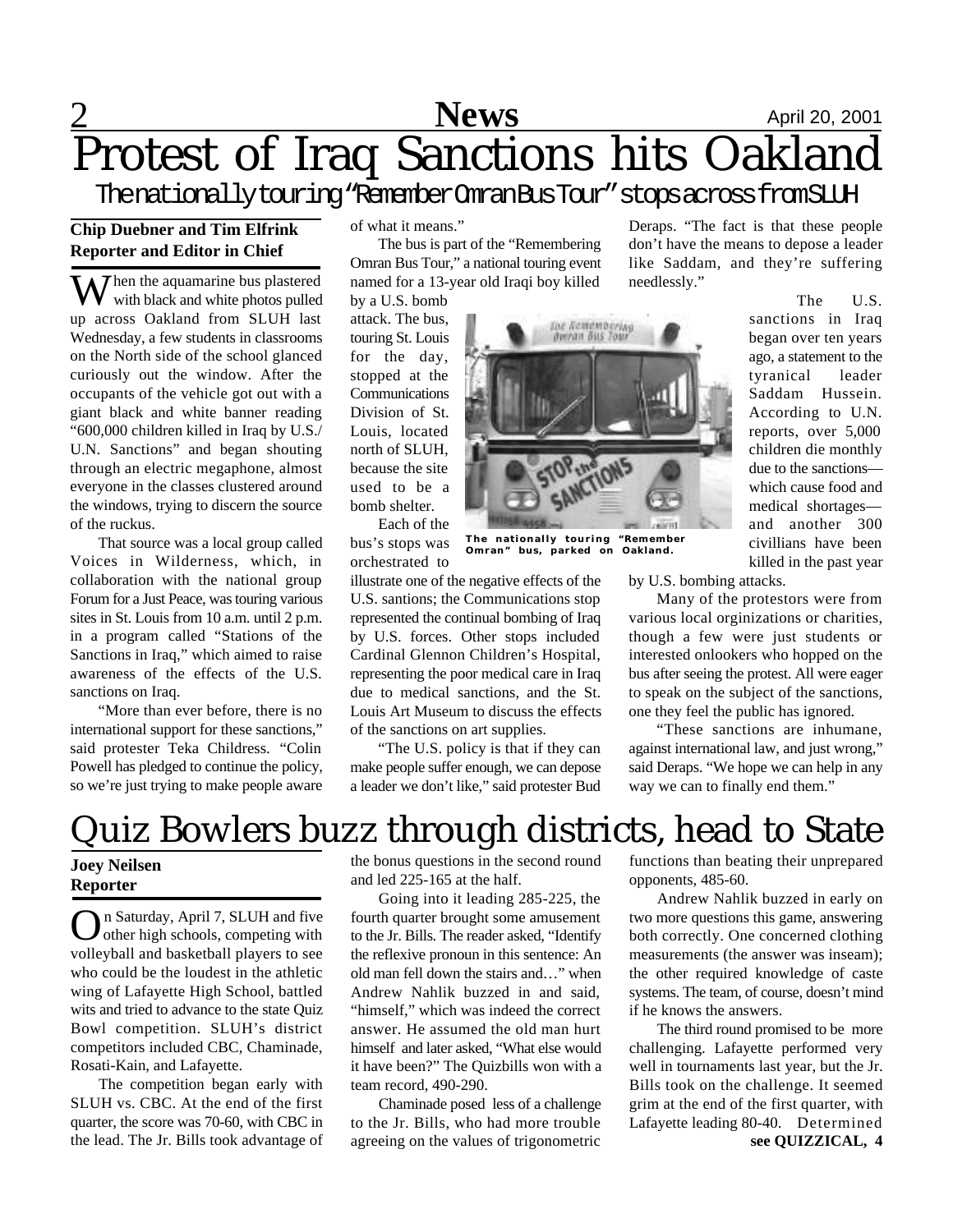## April 20, 2001 **Editorial** 3

## **COMMENTARY** Elfrink wants equal treatment for public schools in admissions

#### **Tim Elfrink Editor in Chief**

Who are we? It's a question we all have to ask ourselves from  $\blacktriangledown$  time to time, and it's a question that is of more importance than ever for the SLUH community as our school moves into the next century. Many, myself included, wonder what our school will become in ten years. What kind of changes will the ambitious plans for an expanded and renovated campus bring? How will SLUH change with infusion of new teachers brought in this year?

But when discussing SLUH's identity, the question more important than any other is: What kind of people do we admit to our school? Well, according to our mission statement, we're seeking out "talented, academically qualified young men who reflect the economic, geographic and social diversity of the St. Louis Metropolitan area." I think as we move on to a new century, its time to admit that we've strayed from this mission in our admission policy.

There's no denying that there are a great number more students who attended Catholic grade school at our school than there are public school graduates. Whether this disparity is based on a small number of public school applicants or a bias in the admissions policy is debatable.

But either way, if we honestly follow the mission statement, our admittance policy shouldn't have anything to do with a prospective student's choice of grade school. The fact is that grade schools are varied in their quality whether they are Catholic or public, and a student's choice between the two is no measure of academic ability or talent.

So why does this trend continue to this day? I can point my finger at only one source: tradition. Tradition is a great part of our school and another big part of who we are, but our admissions policy just shows that there are negative effects that can stem for our great reliance on tradition.

For example, what do you see when you walk down the hallway? A predominately white, predominately well-off group of guys who, for the most part, attended Catholic schools. There's nothing wrong that kind of a make up, but it's all too easy to decide that, because that is how our student body looks today, that's how it has to look. We've always admitted a lot more students from Catholic schools than public schools, so it must be right. Right? It's tradition!

We should recognize that just because a practice is a tradition, it doesn't necessarily make it the right practice. That fact is that nothing in our mission statement points to a need to favor Catholic grade schools.

In fact, in many ways doing so goes against the message of the statement, which vows to cultivate a "critical mind and a compassionate heart" in our students. In many ways, we are a very enclosed community, a very unified but uniform body of students, and as a result many students have a great difficulty understanding those outside of their own experience. Truly developing a critical mind requires stimulation, and one rarely devolops compassion for those one never deals with on a daily basis.

Maybe it's just my own bias, since I attended a public grade school, but I can't help but think that changing our admission practices or recruiting tactics to draw more students from the public schools could only lead to a more intellectually diverse, open-minded student body that *truly* did reflect the "economic, geographic, and social diversity" of St. Louis.

It's not who we are today, but maybe it's who we should be.

## LETTERS TO THE EDITOR Former *Prep News* basketball reporter remembers Maurer

#### To the Editors:

All good things must come to an end, and sadly for St. Louis U. High—the school that champions itself on the mantra, "Men for Others"—it has probably lost one of its finest. Don Maurer, as fierce a competitor as SLUH has ever known, will no longer stalk its sidelines.

What a shame.

The patented mustache, the Cape Girardeau twang, the nastiest scowl in St. Louis high school basketball—all constant fixtures on the SLUH sidelines the last 14 years. And now all gone. A shame, indeed.

Why should something so good end so ugly? Why are 14 years abruptly ended with so few reasons told? And why is a man whose devotion to his family, faith, and team suddenly not good enough for St. Louis U. High?

In my short professional sports writing career, I've covered both the ousting of Norm Stewart and Larry Smith at the University of Missouri. Those moves made sense in the big business world of Division I college athletics. Have those same ideals infested the ranks of high school sports? And even worse, should this happen at a historic Catholic school that alleges to be superior in all things, especially the way it treats members of its own family?

Don's dipping win percentage aside, his passion for the game is unmatched. Of all the high school and college coaches I've interviewed and met, few bring more enthusiasm or exude more class than Don has for 14 years at SLUH. He agonized over losses but never backed down from a challenge.

**see MATTER, 10**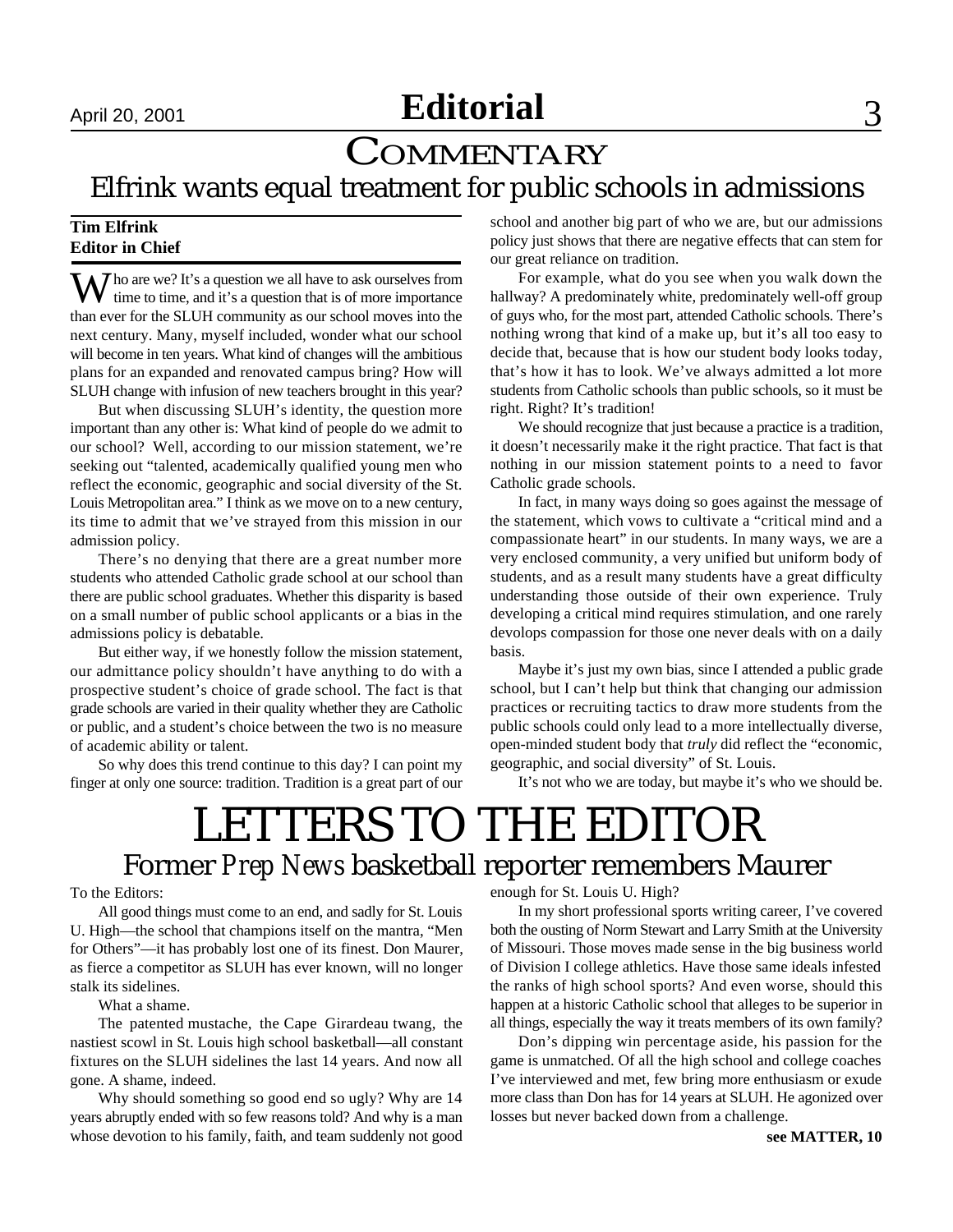## **Editorial April 20, 2001** LETTERS TO THE EDITOR Moramarco refutes Records' letter

#### To the Editors:

I would like to first state that I wholeheartedly agree with the letter written by Joey Neilson in the March 30 issue of the *Prep News*. Our admissions are "based on the applicant's grades, scores on standardized tests, an interview with the applicant and his parent(s) or guardian," as stated by SLUH on its web page. It says nothing about a "commitment to Catholic education." SLUH's mission statement is where they mention a commitment to building Christ's kingdom of justice, love and peace. I am sure that non-Catholics are completely capable of furthering justice, love and peace regardless of their religion; I see it in every day of my life.

Our mission statement also states, "We are centered on the conviction that spiritual formation must accompany the intellectual, aesthetic, social, and physical formation of our students." Again, this can apply to every person regardless of religion. It would be wrong for SLUH to deny a worthy applicant admission to the school based on his religion. It would go against the mission of St. Ignatius and of the Jesuit community.

In response to the letter in the April 6 issue written by Mrs. Records, I would question the intent of the letter. It seems to be more against public schools than against the breakdown of religions at SLUH. However she did state, "If I wanted religious

diversity, I would send [my son] to a public school." That is fine and great, but it isn't bad for a student to have religious diversity in his life and while there are more than just Catholics attending, SLUH is not a religiously diverse school by any means.

As far as the public/Catholic grade school issue goes, I feel it is absolutely ridiculous to favor Catholic school applicants over any other applicant. My older brother is one of the best Catholics I know and he graduated grade school from a public school. If he had been denied acceptance to SLUH because of that, it would be a crime. He also received very good grades, and I assure you that it was not due to petty differences in a grading scale. It is due to good work ethic, which is a firm basis for admission to SLUH. Even if a grading scale gave a student an unfair "A", standardized testing wouldn't. (Strong Catholic high schools have a lot more to do with strong Catholics than they do with strong Catholic grade schools.)

St. Louis University High School has been an outstanding college preparatory school for a long time, a school that molds some of the best and brightest young men in the world. To disrupt the way the school works would be a risky maneuver. In this instance, it would also be morally wrong. Sincerely,

Ben Moramarco, '00

## RECOMPILING

#### (from 1)

Russian student exchange.

The total number of lost pages numbers about twenty, so the 2000 yearbook simply will be about twenty pages shorter than the usual number.

Nevertheless, the "anchor pages" of the varsity athletic seasons and other major school events were saved or redone. The 2000 yearbook is about 95 percent done, and has been so for about a month or so while the staff awaits the arrival of just a few more pages. Once those pages arrive, then the printing should take

### UIZZICAL

#### (from 2)

to show their skills, the Bills responded with 140 points in the second quarter and took the lead for the half, 180-170. The game reached its climax when the teams were tied at the final question, which the Bills correctly answered to win 375-355.

After lunch at Hardees and a smooth 400-285 defeat of Rosati-Kain, the tension increased as the Bills realized they would be playing Lafayette again in the final round. The Lafayette team would clearly be looking to get revenge on the Bills for their earlier defeat. It appeared they might get their wish when they led 185-130 at the half. After pep talks and high-fives, the Jr. Bills entered the third quarter determined to gain the lead.They did this another few weeks. However, the yearbooks should tentatively arrive by the end of the school year. The 2001 yearbooks are currently on schedule. Garcia noted that there has been a "growing trend" in yearbooks coming out late, but he thinks with the 2001 yearbook this trend will cease to exist.

Cerneka and Garcia thanked their co-workers. Cerneka said, "Tim [Lawler] and Mike [Garcia] have worked extremely hard in planning two yearbooks at the same time...They deserve credit for their work."

Lawler concluded, "[This year] has been frustrating in that it is shorter, but it has been rewarding as well."

by answering 10 out of 15 questions correctly, and then went on to win 360-290.

Coach Tom Becvar was quite pleased with the work of the Jr. Bills. He commented,"Our team is more balanced than it's been in years–everyone contributes to our wins."

Several Bills did quite well on Saturday in personal scores. For number of questions answered, Ben Wiesehan took fourth place with 24; Bob Brewer and Andrew Nahlik tied for fifth with 23, and Joey Neilsen tied a Rosati player for sixth with 22 questions. For the win, the team recieved a Missouri-shaped plaque which will join the other plaques on the wall in the Danis Lobby. The Jr. Bills will head to Columbia on May 5 for the state competition.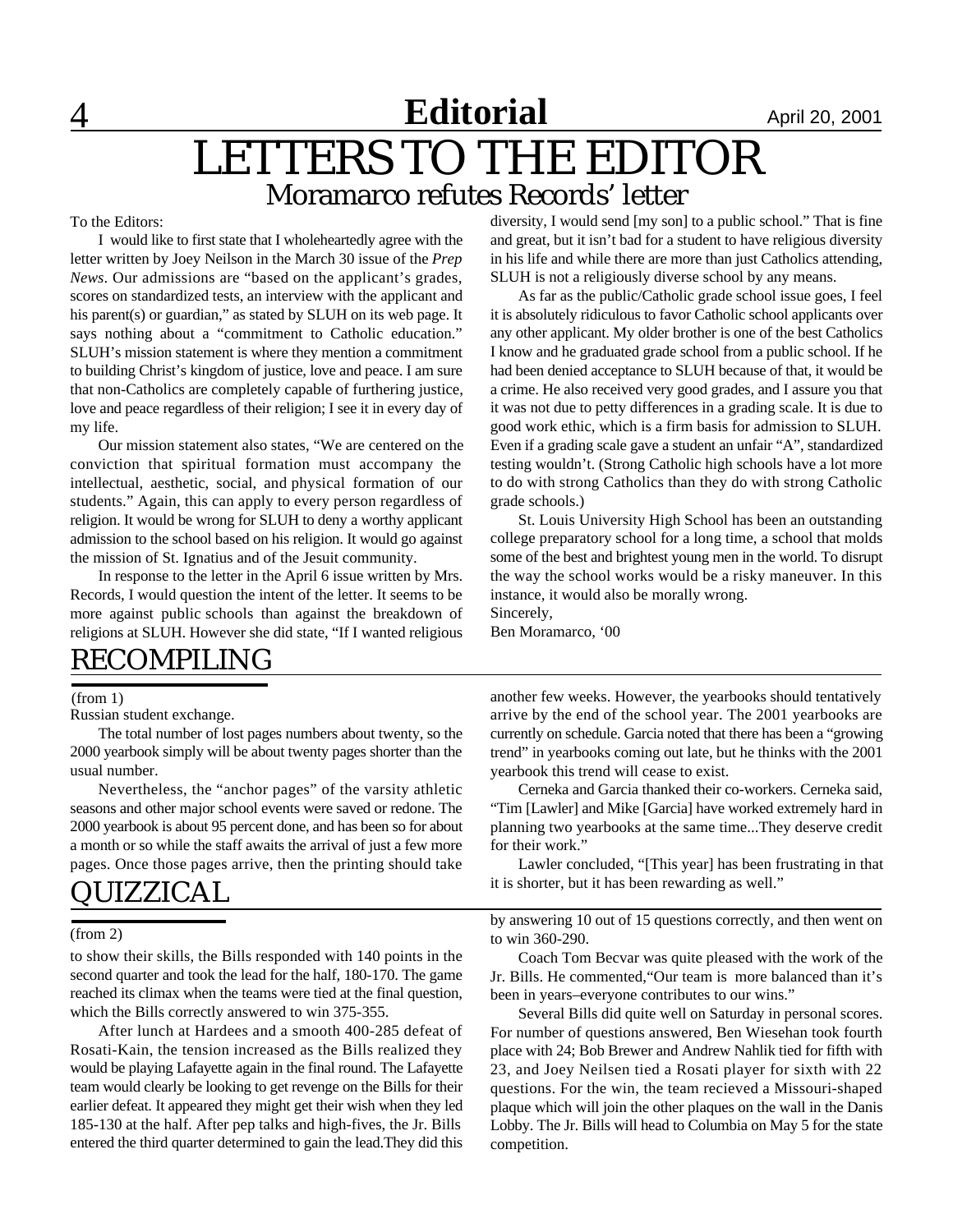## April 20, 2001 **News** 5 Basebills streak to 6-3 start with strong pitching

#### **Andrew Ivers and Andy Neilsen Editor; Core Staff**

In the last two weeks, amid two rain-<br>outs and a double-header on Saturday, n the last two weeks, amid two rain-April 7, the baseball team has won 4 of 7 games, bringing their record to 6-3.

On April 6, SLUH won 11-2 over DuBourg, scoring 4 in the first and 5 in the second.

In the second, Eric Enright led-off with a walk.Jamie Brandt and Victor Rodriguez singled and John Beck hit an inside-the-park grand slam. Chick also singled and scored.

SLUH turned a 6-4-3 double play in the fourth and then scored 2. DuBourg scored 2 in the fifth and SLUH turned another double play in the sixth.

The next day, SLUH played two of its most even matches of the season, first winning 4-2 over Kirksville and then losing 4-3 against North County. In the first game against Kirksville, the Jr. Bill offense started slowly, getting only one hit in the first four innings. The defense,

## Volleybills can't spike Vianney

#### **Chris Vanderbeek Reporter**

The U. High Volleybills went back<br>into battle Wednesday night, playing he U. High Volleybills went back at home against the Griffins of Vianney and looking to bounce back from their heartbreaking loss to CBC.

The first game started out slowly, as both teams seemed to remain at the starting gates for a while. The Jr. Bills kept pace with the highly-touted Griffin squad for a good portion of the game, tying the game up at 5-5 on a brutally forceful Andy Price kill. However, that was as close as the squad would come to immortality, as Vianney proceeded to make a 10-1 run to win the first game 15-6.

The second game, Bumpsetspikebills took an early 1-0 lead, but they were soon down 6-2. The Jr. Bills made a small 4-0 run to tie the game at 6-6. Once again, though, the strong Vianney squad made a however, as it has all year, kept them in the game, as they allowed no runs until the sixth.

The Basebills finally got on the board with a fourrun fifth inning after the Kirksville pitcher had retired the last seven in a row. After hits by Chik and Alex Curcuru, junior John Greffet singled home the



**Thursday afternoon.**

first run of the game, opening the floodgates for the Jr. Bills. Kirksville handed SLUH the next three runs; making three errors, two by the second baseman. The four were enough after SLUH withstood a bases-loaded one-out jam in the sixth, winning the game 4-2.

SLUH faced its toughest opponent next in the second game of the doubleheader. North County threw a tough pitcher at the Diamondbills, a sophomore

considerable run of 9-3 to end the game, which they won 15-9. Junior Jim Lutkewitte led the team with eight kills.

Overall, the inexperienced Junior Billiken squad was outmatched in this one, but it provided good experience for future matches that will be just as grueling and a good preview of what the Sideoutbills might see in playoff action later in the season.

Senior Brian Ikemeier gleamed with optimism after the game. "Vianney is definitely one of the best teams in the state, and we just didn't play to their level," he said. "We didn't have it tonight, but I think when it comes time, we'll be ready to take care of business in the playoffs. I was happy with our hustle and confident about what's to come for this team."

Next up for the Volleybills is St. Mary's, as the team tries to improve to 7-  $2^{\circ}$ 

with a hard fastball and a killer slider. The Jr. Bills had their chances, as the young North county hurler walked five and hit

three batters. He calmed down with men on base, and stranded ten SLUH runners. North County had to scrap for their runs as well, scoring runners on errors and a suicide squeeze. SLUH just couldn't

hit with runners in scoring position, and lost the squeaker 4-3.

get that elusive key

On Thursday April 12, after Cardinals lost to the Rockies, SLUH played seven scoreless innings at Heine Meine. In the eighth, Maher scored the winning run on a fielder's choice by Beck.

The team played again this past Monday against Webster at Heinie Miene. Webster got going early with 3 runs on

#### **see SUICIDE SQUEEZE, 10**

| <b>Varsity Baseball</b> |                                 |
|-------------------------|---------------------------------|
| <b>Box Scores</b>       |                                 |
| April 6                 |                                 |
| <b>DuBourg</b>          | 0000200 2 8 8                   |
| <b>SLUH</b>             | 4502000 11110                   |
| April 7: final          |                                 |
| <b>Kirksville</b>       | 243                             |
| <b>SLUH</b>             | 460                             |
| April 7                 |                                 |
|                         | <b>North County</b> 1001020 430 |
| <b>SLUH</b>             | 1110000 360                     |
| April 12                |                                 |
| <b>SLUH</b>             | 00000001 132                    |
| <b>Univ. City</b>       | 00000000 033                    |
| April 16                |                                 |
| Webster                 | 3100000 431                     |
| <b>SLUH</b>             | 1001000 251                     |
| April 17                |                                 |
| <b>DeSoto</b>           | 0000000005                      |
| <b>SLUH</b>             | $012102$ 65                     |
| April 19                |                                 |
| <b>DeSmet</b>           | 0130330 1091                    |
| <b>SLUH</b>             | 1000022 5 62                    |
|                         |                                 |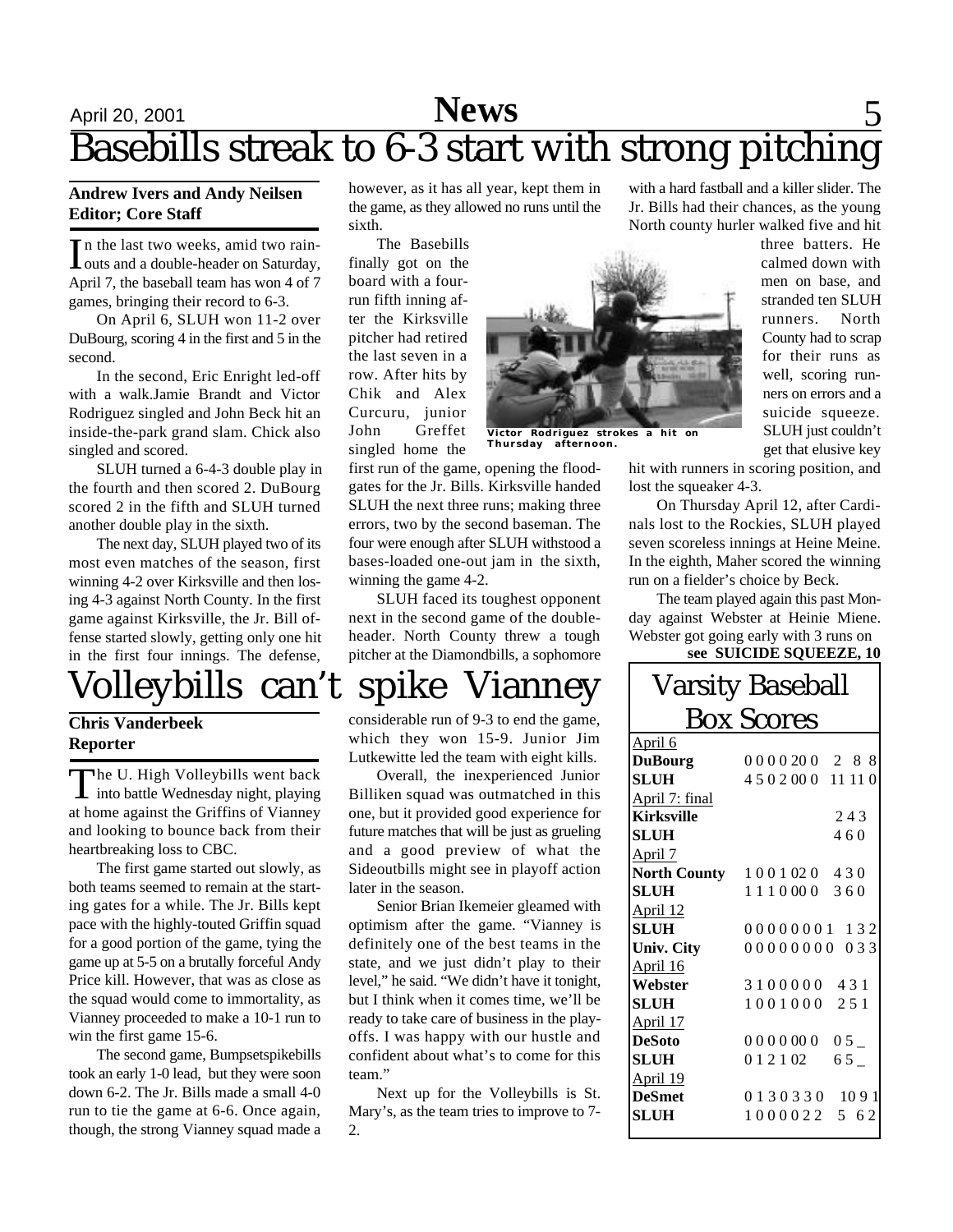# **Sports** April 20, 2001 Laxbills chop down Kirkwood, Rockwood

#### **Matt Snively Sports Editor**

The lacrosse team stayed busy this<br>week with matches against The lacrosse team stayed busy this Rockwood Summit on Tuesday and Kirkwood on Wednesday. While they were victorious in both games, how the Laxbills earned each win is a completely different story.

 Tuesday's game marked the longawaited return of ex-SLUH JV coach Mike Lee, who this time came as Summit's head varsity coach. The Barrettbills were well prepared for the return of their coach and were determined to show him what kind of team they had become. Relentlessly pushing the ball into Summit's end of the field, the Jr. Bills scored eight goals in the first quarter alone. After adding five

more in the second quarter, they entered halftime with a comfortable 13-0 lead. This goal-scoring barrage was aided by the fact that the defense played extremely well, often forcing the Summit squad into a turnover, then quickly clearing the ball out of danger. Junior goalie Mike Lewis was solid throughout the game, allowing only one goal, prompting him to say, "We are so good."

Leading the scoring charge of the first half were seniors Dave Willard and John Kennedy, who had two and three goals, respectively, each on four shots. Fellow senior Brandon Costello added another two goals, and Jeff Lane, Ryan Sickles, and Andrew Whiteman also scored.

In the second half, the tempo of the game was slower, but by no means did the scoring stop. Senior Matt Snively scored his first varsity goal in three years on one of sophomore Matt Hof's four assists, and Tom Schmidt and Mark Bittmann also scored.

Junior defenseman Dennis Burke tallied an assist on a play that started near the SLUH endline. Burke scooped up the ground ball and headed up the sideline, dodging several Summit players on the way. He crossed the halfline and headed for the goal, drawing a defenseman before passing the ball to Sickles, who scored the goal. Numerous others contributed to the scoring including Pat Hogan, Nick Brescia, Matt Diehr, Scott Baker, and Joe Downey, as the team spread out its points evenly.

One of few dark spots of the game was a late Summit goal, but this did little to

**see MIKE LEE, 7**

# Olympic gold medalist speaks to runners

### **John Parr Reporter**

On Wednesday, April 11, members of<br>the SLUH cross country and track the SLUH cross country and track teams were treated to an in-house field trip by Olympic champion and former world record holder Dave Wottle. A personal friend of counselor Dave Mouldon, Wottle was visiting SLUH Tuesday night to give a college presentation on behalf of Rhodes College, where he is the director of admissions..

"I always enjoy the opportunity to talk about running," said Wottle. He showed the video of his Oylmpic race and fielded questions regarding training, visualization, and American running legend Steve Prefontaine, who traveled with Wottle while he raced in Europe.

"It was a very exciting time in my life," said Wottle of his track career, which saw not only an Olympic title at the age of 21, but also a world record, set at the Olympic Trials in Eugene, Oregon.

With two hundred meters to go in the 1972 Olympic 800-meter run, Wottle found himself in last place, seemingly out of medal contention. With the finish line quickly approaching, Wottle quickened his pace, and he began to catch the tiring runners. Still, he was out of medal contention in fifth place. Only about one hundred meters remained as Wottle began to gobble up places; a bronze medal became possible as the competitors labored for the line. Catching the remaining runners one by one, a fire burned inside Wottle as he made one last desperate lunge for the line surpassing the final competitor and capturing the Olympic gold.

"It's a funny story," said Wottle, "I was originally not even going to run the 800 meters at the Olympic Trials. But at the last minute I decided to, just as a workout, and I tied the existing world record of 1.44.3." Not a bad result.

"I decided then that I should stick with the 800," he said. Following the Olympic games in September, Wottle returned to Bowling Green University, where he attended college and finished his collegiate running and academic career. Upon graduating from Bowling Green University, Wottle turned professional, sacrificing further Olympic eligibility, and raced all over Europe and America. After one year of professional competition, Wottle retired completely from the sport in 1975.

"I raced one final time in America, and I decided that I had run enough," said Wottle. "I haven't run at that level since then. There was more that I wanted to do in my life."

Mouldon, who has become close friends with Wottle through college conferences, said, "Dave personifies SLUH's philosophy on how to live a balanced life. He has so many dimensions to his life. After his running career, he has become very successful in his field, and he values his family very much."

The field trip concluded with the presentation of a SLUH Track shirt to Wottle by junior Josh Saleem and an autograph session. Assistant track coach Tim Chik noted, "The talk was very well done. The presentation was very exciting, and his answers to the runners' questions were very insightful. The experience of meeting an Olympic champion is not something the athletes will soon forget."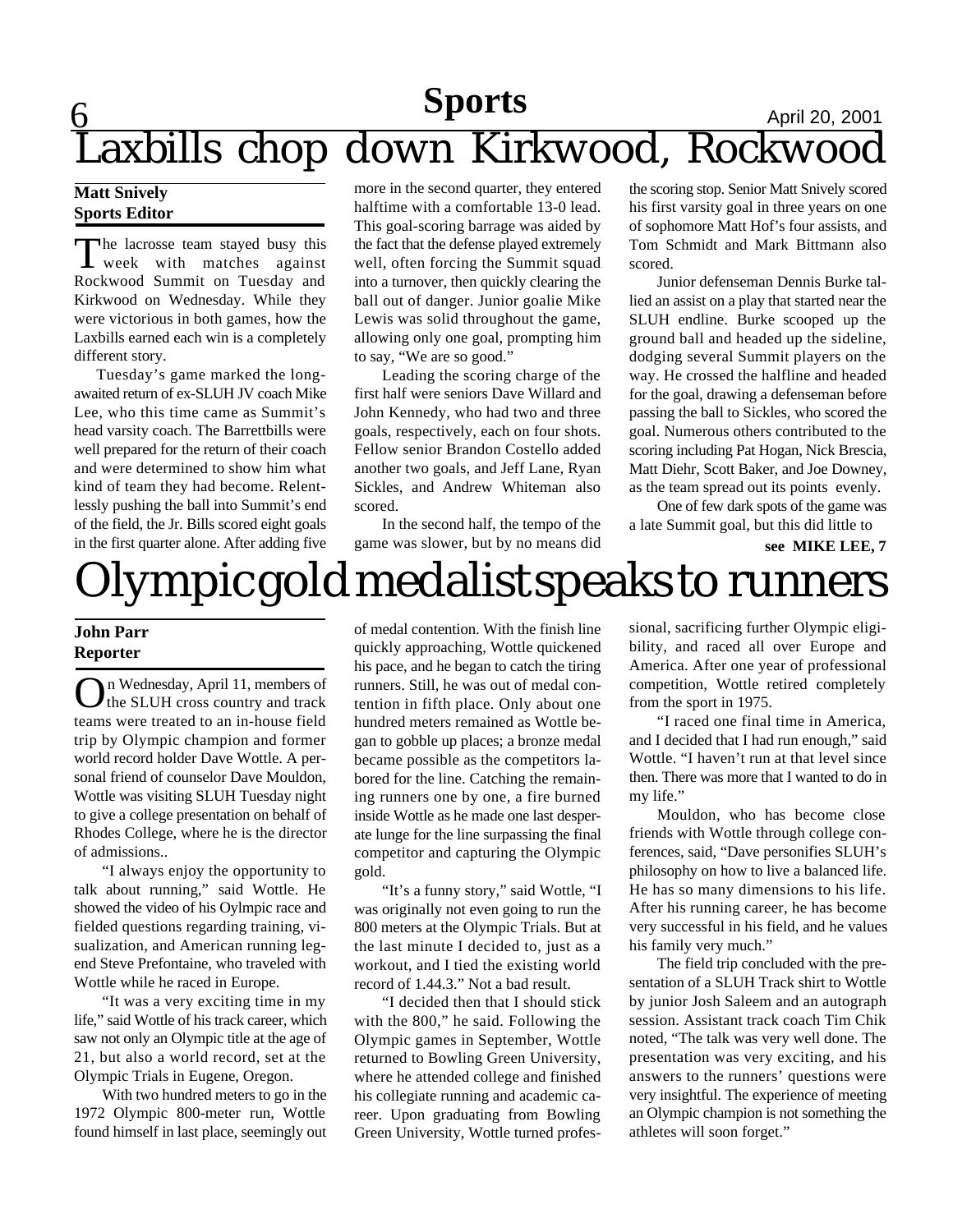# April 20, 2001 **News** 7 Trackbills place third with steady performance at Webster Invitational

#### **Brian Gilmore Reporter**

Entering the six-team Webster Invita-<br>tional at Hixon Junior high on April ntering the six-team Webster Invita-5, the Trackbills were looking to avenge a prior loss to MCC rival Vianney and tune up for the much larger upcoming meets.

Paced by the work of John Parr and Dave Godar, the team pulled out a third place finish, behind perennial track powers Webster Groves and Ladue. Parr ran a leg in the 4x800 meter run. His time of 10:03.2 was more than 30 seconds better than anyone else's.

When asked about his race strategy, Parr commented, " I just went in trying to push the pace and make the other runners stay with me, hoping to break them by the last lap. Winning a race is such an awesome feeling."

Godar's day also consisted of a silver as a part of the 4x800 team and another silver in the 1600-meter run. Joining Godar were Josh Saleem, Andre Thomas, and

### MIKE LEE

#### (from 6)

diminish the feeling of satisfaction resulting from winning a well-played game. The only other blemish of the game was midfielder Dan Hopman's inability to score. His offensive futility caused the other players on the team to jokingly refer to him as the team's "weakest link."

Former lacrosse team member Tim McNutt said of the team's play, "The team is so good this year, it almost makes me wish I had kept playing."

The very next day, the Stickbills were back in action, only this time against a much more formidable Kirkwood team. The game started off well for the Jr. Billikens, as Costello scored the game's first goal, late in the first quarter. After battling evenly for much of the rest of the Thomas Moore.

Tom O'Brien had a big day as well, bringing home two silver medals. He ran anchor in the 4x800 and followed this up



**Josh Saleem sprints for the finish line.**

with a strong 2:02.2 second place time in the open 800. O'Brien wasn't satisfied with his time, though, prophesying that "The best is yet to come."

The 4x400 team wasn't the only relay to have a season-best time, as the 4x100 team, made up of Saleem, Thomas, Tim Boyce, and Chris Carter, ran an impressive season record of 44.9 seconds. Other strong performances included junior Reid Heidenry's second place high jump of 5'8" and freshman phenom Brent Harvey's long jump of 18'0", good enough for third place. Sophomore Bob Kaestner and junior Brad Drakesmith also achieved personal bests, with Kaestner throwing the shot 42'6" and Drakesmith completing the 300 meter hurdles in 43.9 seconds.

After narrowly defeating conference foe Vianney and soundly beating potential sectional opponent Mehlville, the Trackbills face three meets involving over 40 teams in the span of a week.

Next Tuesday, the McCarthybills will make a return trip to the Lair on Lindbergh, as they will compete in the 13-team Vianney Relays. The field includes conference rivals CBC, DeSmet, Chaminade, and Vianney, so a strong performance will be necessary. Finally, as a final tune-up for conference, the Trackbills will participate in the prestigious Clayton Invitational on April 26th and 28th. Outside of the state **see HAMMER, 10**

half, the Barrettbills went into halftime with a meager 3-1 lead.

The third quarter was an entirely different story. Kirkwood outhustled, outplayed, and outscored SLUH for the entire period, bringing the score to an even 3-3 heading into the final quarter. At one point in the quarter, the Jr. Bills were a man-up for a full two minutes, but spent most of that time playing defense as a result of Kirkwood's hustle.

Costello said of the game, "We didn't play very well early on, but we rallied later and showed what we're capable of doing."

 The fourth quarter saw a revival of the SLUH offense, as Bittmann and Willard took charge, leading the Jr. Bills to a three-goal cushion with around six minutes left in the game. Kirkwood charged back, however, and cut the gap to one, before Willard, Costello, and Hof silenced K-Wood for good.

The entire game was marred by penalties on both sides of the field, but in the end, the Jr. Billikens overcame sloppy play to take another step closer to making the state playoffs.

Much of the credit for this win goes to Lewis, who played outstanding in the net, fending off many tough shots to keep the Stickbills in the game.

 The Laxbills scarcely get any rest, however, as they are back in action tonight under the lights of Crestview middle school. They take on the Lancers of Lafeyette at 7:00, so show your school spirit and come out to support the team.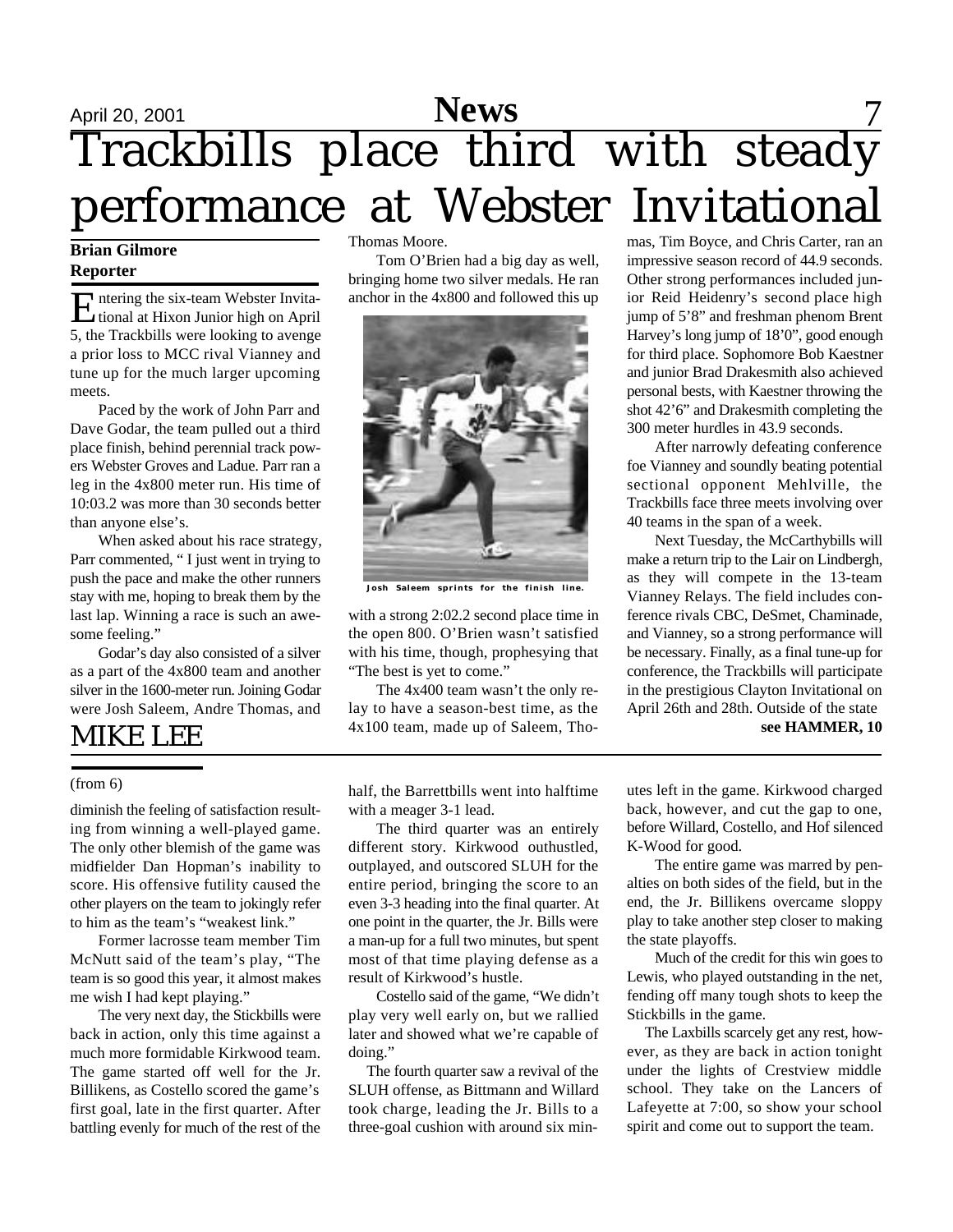#### (from 1)

would be serving. Most who were going to other neighborhoods were on the bus by 8:30.

Next, the students drove to their locations, where they exited the bus and prepared for whatever labor the communities had in mind for them. The freshmen stayed as close to school as King's Oak and went as far as Natural Bridge. The work was mainly targeted on cleaning up neighborhoods and parks. This included raking, planting, cleaning the houses of residents who could not do it for themselves, and picking up trash.

The day coincided with Operation Brightside in many of the neighborhoods, which meant that many of the residents were already planning to perform these services in their communities and were pleased with the assistance they received from the freshman class. They returned to school about noon for a spaghetti lunch which was followed with a short mass in the student chapel.

The mass was lead by St. Matthew's pastor, Matt Ruhl, S.J. He spoke energetically about the season of Lent and the impact of the work the freshman were

doing.

Freshman moderator and English teacher Tim Curdt and Rob Garavaglia, Campus Ministry, were the main organizers of the event. Both were overwhelmed with the turnout and the overall enthusiasm and generosity of the students, faculty, and residents.

Garavaglia said, "The overall goal of the day was for students to meet and work with residents throughout St. Louis, in essence, to challenge them to stretch from their comfort zones to include members of society that they do not usually run into. The key was contact with these people, and to help the students see people for who they really were by expanding their perspectives."

 He also thought the mass was well done and an excellent way to finish the day, since it provided an oportunity for unity and a chance to give thanks for blessings.

The groups of students cleaned out a variety of areas in the neighborhood. Theology teacher Tim Chik's group cleaned out the tunnel between Oakland Ave. and Forest Park, which was not a pleasant experience due to the amount of trash and organic material. English teacher Rich Moran's group worked at school property at 1129 South Kingshighway, raking, planting shrubs, and cleaning alleys with neighbors and teachers.

One of the other groups in the region assisted a resident who had a stroke by cleaning out his house and sweeping the gutters. Advancement official Mary Underwood and ASC participant Jim Kelly also assisted in the area.

"The day seemed to have a unifying effect on the neighborhood," said Moran. "Many residents came out to help." His favorite memory was watching the students shovel mulch on what proved to be a very windy day. He also thought that the event was better organized this year than the year before.

English teacher Chuck Hussung and 14 freshman went to Lafayette Park in order to clean out and rake gardens and plant new plants. It did not take them very long to complete this task, so they took a leisurely walk around the park.

Around the Northeast corner of the park a woman confused them with Boy Scouts and asked them to help her spread Easter eggs for the upcoming Easter egg hunt. The students were happy to assist and worked hard at hiding them.

## FANTASMAGORIA

#### (from 1)

musical variety. The songs range from "Trashin' the Camp" from Disney's recent film Tarzan to such classics as "Singing in the Rain" and "Over the Rainbow."

Koestner says that the show will be "Fantasmagoria." ("Fantasmagoria" is an adjective from Koestner's never-ending supply, none of which can be found in any English dictionary.)

Dance teacher Jan Strzelec, with the help of dancers, organized the show's choreography.

Junior Dan Becvar choreographed much of the number "Hip to Be Square" and Cor Jesu sophomore Erin Reuter choreographed "Hernando's Hideaway," a number from Cor Jesu's recent production of The Pajama Game.

"Best of the Boys," a medley of popular boy band songs, features choreography by seniors Kurt Kleinberg and Tom Freesmeier.

The student choreographers are not the only ones with extra duties in Entertainment 2001. Senior Adam Wright and junior Alex Green are working on the crew when they are not onstage performing.

Said Wright, "It's really interesting to be sitting at the light board, bringing up the lights on the cast, and then running down to the stage to join the cast."

Everyone has been rushing this week. Tuesday night was the first time that SLUH's chorus was able to rehearse together with Cor Jesu's. Until last week,

the the stage had been occupied by the set of "Of Mice and Men," and the Easter break prevented rehearsals once the stage was free.

But senior Joe Nagle expressed the optimism that has been growing among the cast since rehearsals started: "Even though we were underpracticed, I think it all came together."

Junior Doc Crotzer was impressed by the growth that occured in such a short rehearsal period. "It's great to see all the different things we've been practicing come together in a show like this."

Today, obviously, Thursday's performance has come and gone.But tickets are still available for Saturday's show at 7:30 p.m. and Sunday's at 2:00 p.m.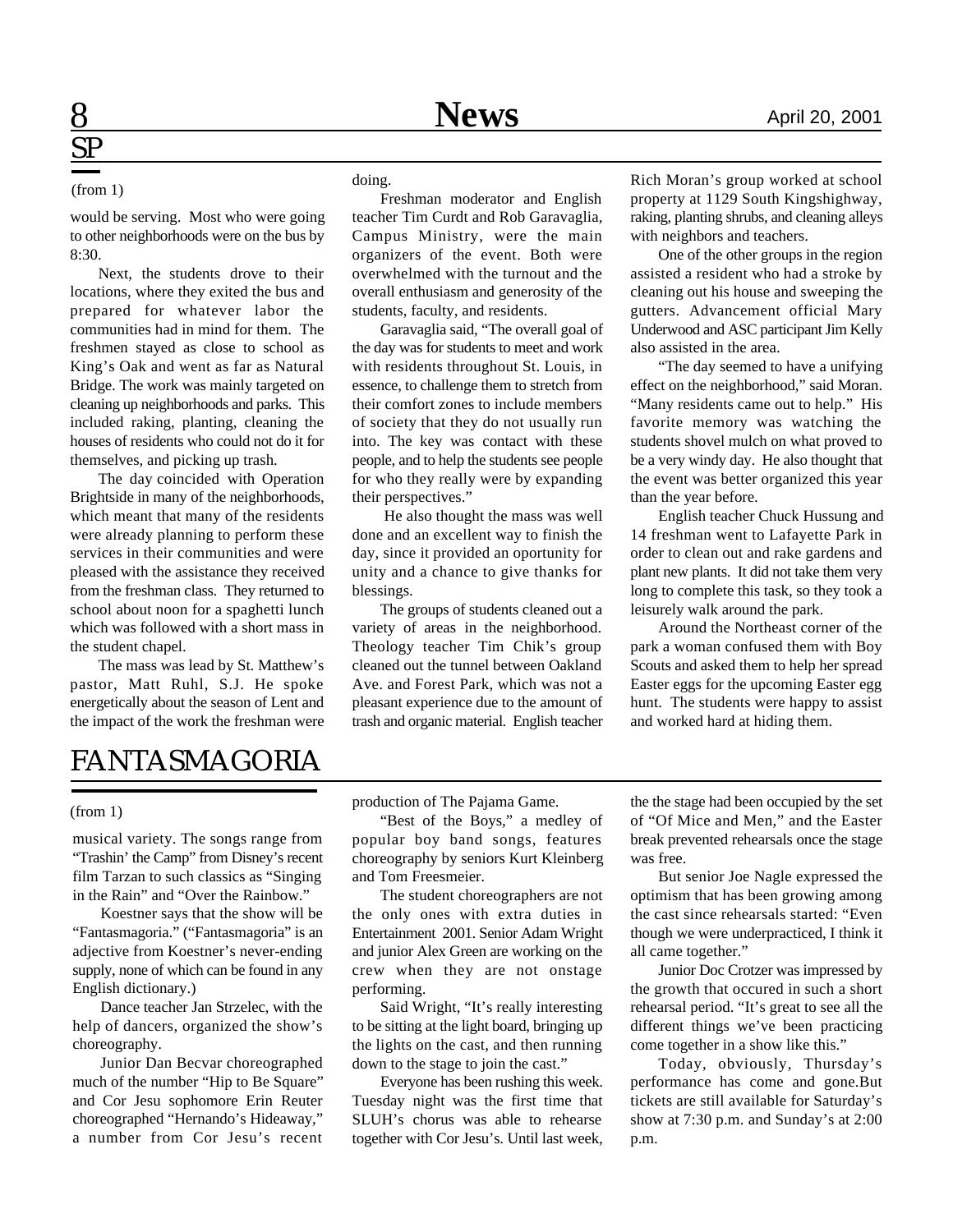# April 20, 2001 **Feature** 9 **SENIOR PRANK** Trying hard to be funny (and not get caught)

#### **Justin Austermann Features Editor**

Lame, lame, lame. If words could describe the senior "pranks" perpetrated by the classes of '99 and '00, those would be the words. The class of '99 moved a couple couches, and I guard obliged...and called the police. Highlights included a wading pool of goldfish, the relocation of all the cafeteria tables to the freshman bathroom, and a fire on the roof of the library. Said the alum, "Meanwhile, as they [were] cavorting and doing nothing really too worthy of a senior prank, the cops show up. All of them. Every cop in town. Supposedly."

don't even remember what happened last year. Now, as another class takes on the monumental task of being funny without being caught, we look back on the follies of past seniors.

The tradition of senior prank dates back to the 1970's and has included everything from barnyard animals to automobiles, blatant vandalsim to (lately) nothing at all. The goal, according to SLUH alum Mike Shaughnessy, is to carry out a prank that "doesn't do any damage, but is still creative enough to make the administration and faculty say, 'I bet we sure

 $\mathbb{H}$ li Pac **drawing by Peter Bartz-Gallager**

look like idiots trying to figure out what to do about this.' Unfortunately, with the school's new Big Brother camera system, good-natured pranks will probably grow sparse."

What then constitutes a good-natured prank? I suppose examples are in order. One member of the class of '89 was widely known as the Keymaster. He did what any good keymaster would do—abused his power. He ran down the corridors one day and locked many of the doors. At the time, the doors could not be opened from the inside. The entrapment gave rise to the current concept of "block schedule."

 The following year, a group of seniors stole the covers off all the pencil sharpeners in the building. They were quickly replaced...and the new set was stolen even more quickly. And so on. Then, according to a member of the class of 1991, came an unprecedented announcement over the intercom: official surrender by the administration. Saving face was not worth mounds of pencil shavings all over the school.

Like any healthy tradition, senior prank has gotten out of control from time to time. The aftershocks from pranks in '95 and '96 can be felt to this day. According to a member of the class of '95, nearly 100 members of his class arrived at SLUH late at night on May 10, 1995 and asked the security guard for admittance. The

senior bar-be-que—annihilated the entire point of senior prank. The exchange must have gone something like this:

"Can we do a fun prank on you?"

- "No, we don't dig that at all."
- "OK, let's have a bar-be-que."
- This account has not been verified.

While this year's installment of senior prank remains a mystery, we can at least be sure it will not be a bar-be-que. Warns one prankster, "We have plans for the grandest prank of all time. Unfortunately, we are suffering from the same ailment as past classes—no one is willing to work together or put up any money. If we can pull it off in time, this year's prank will put all the others shame."

### Quote of the Week

"Whilstthisplanethasgoneoncyclingaccording tothefixedlawofgravity,endlessformsmost beautifulandmostwonderfulhavebeen,andare being,evolved."

-CharlesDarwin

The following year, members of the class of '96 gathered in the center hall after a production of Senior Follies. In short order, the comic element of the prank was lost—drowned in the sea of condiments, beverages, and motor oil that flooded the halls. An early morning cleaning crew was called in at great expense to the school. No one laughed.

 Well, after the debacle of '96, according to the March 5, 1999 *Prep News*, there was a meeting between administrators and the class of '97 to prevent future vandalism. The resuting compromise—to have a